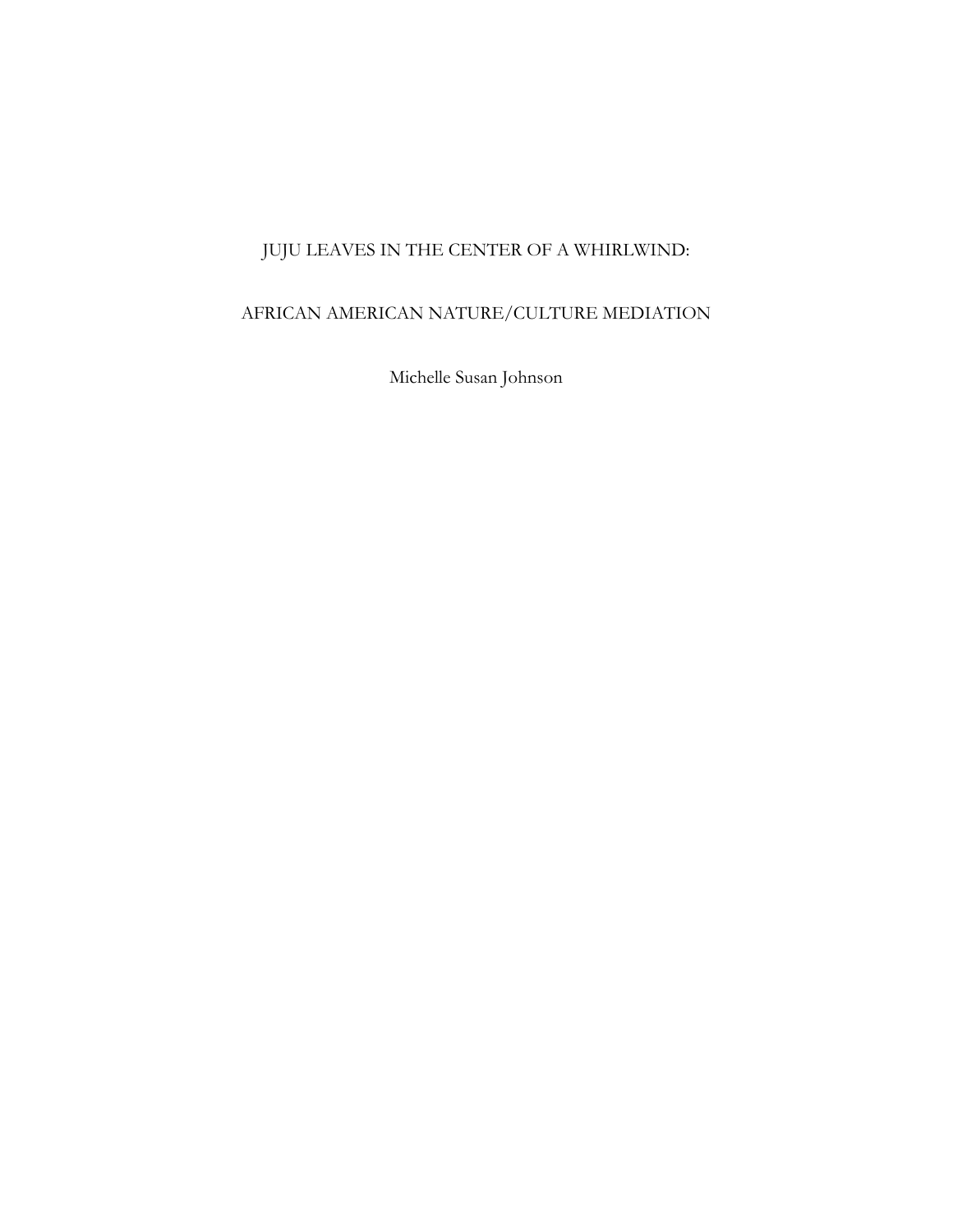### **Juju Leaves in the Center of a Whirlwind: African**

#### **American Nature/culture Mediation**

**By**

### **Michelle Susan Johnson**

A dissertation submitted in partial fulfillment

of the requirements for the degree of

Doctor of Philosophy

(American Culture)

in The University of Michigan

1994

Doctoral Committee:

Professor Michael Awkward, Co-Chair

Professor Robin D.G. Kelley, Co-Chair

Professor James McIntosh

Assistant Professor Rafia Zafar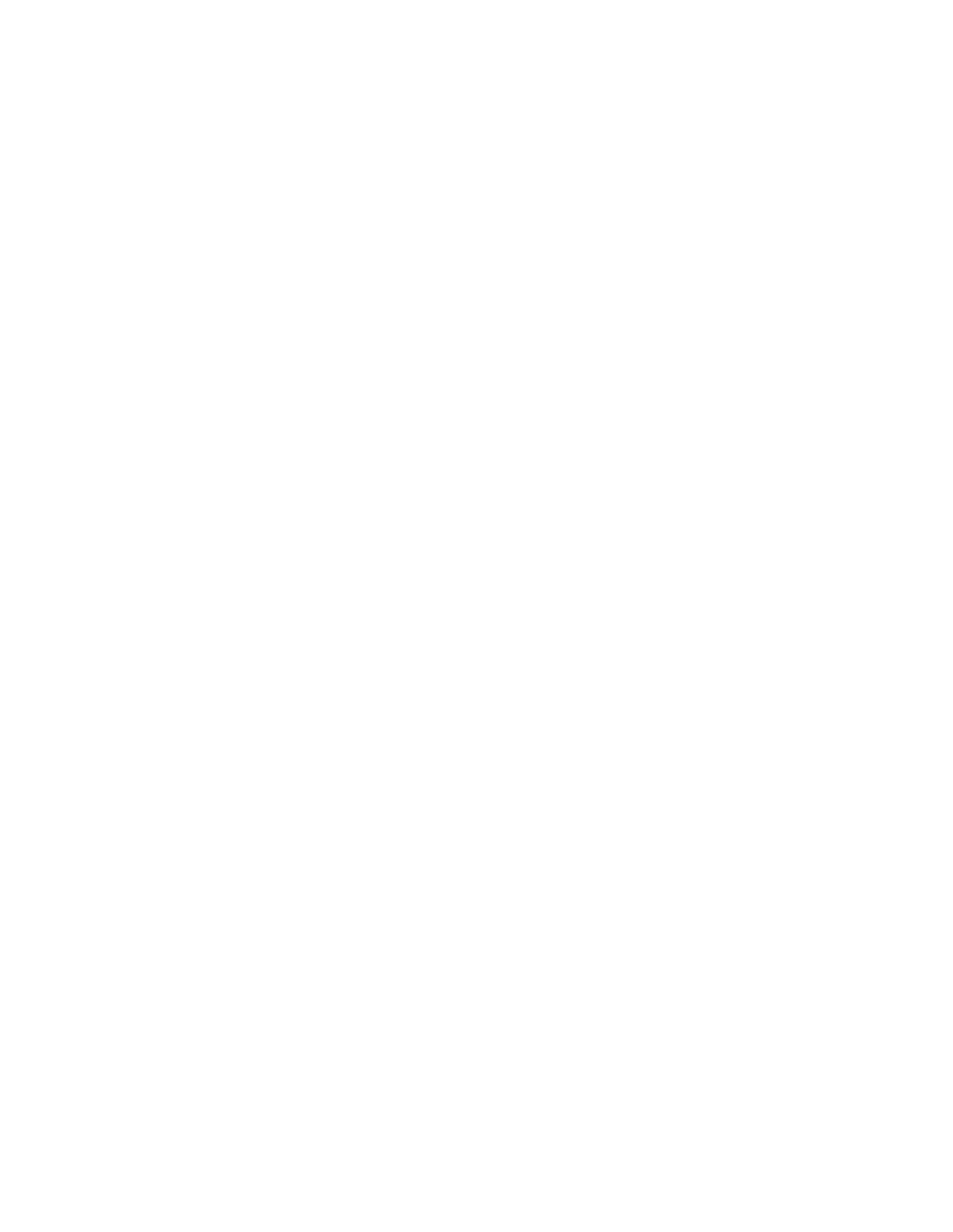**To the ancestors and the youth for their struggles and to those**

**who strive to decenter the human and heal all living things**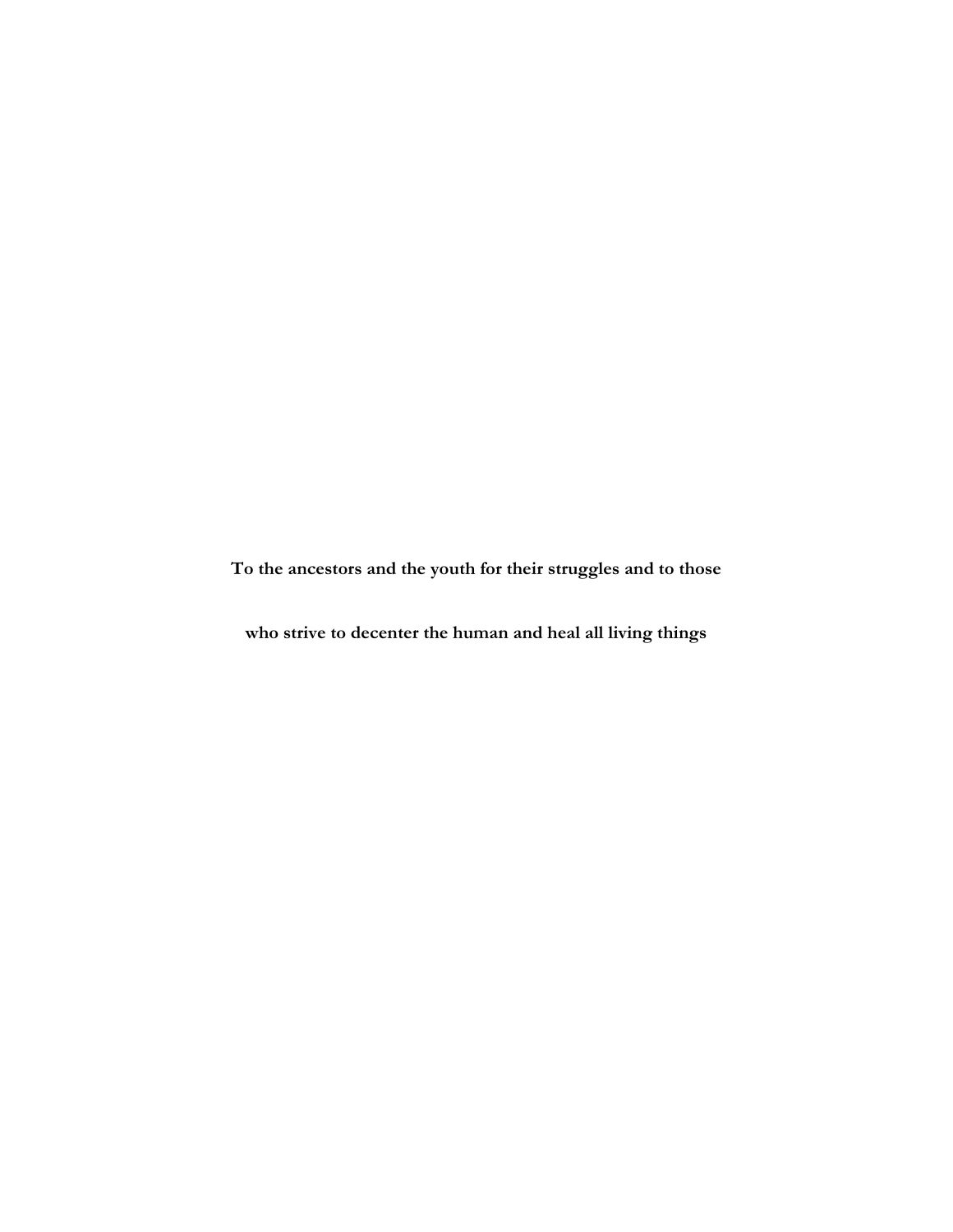#### **ACKNOWLEDGMENTS**

Many of us may recall a parent saying "What do you say?" when we received a gift from someone. On one level, learning to give thanks is a learned social response, yet on another level it is, I believe, one of the ways we learn what is truly sacred. There is more to an acknowledgement than a perceived gain. The many people who have given me love, encouragement, faith, strength, insight, support, material goods, money, breath, relaxation, understanding and perspective have done so from their hearts and it is to my heart I have received these gifts.

The infinite synchronicity of creation and destruction never ceases to amaze me and the principles of these ongoing energies informs every step of this work. To the source of my inspiration, the Earth, in its profound complexity and ever wondrous intricacies I humbly extend my effort and give never-ending thanks. To my mother, Susan Ruth Tyo Van Hollan, earth incarnate, (she knows what I mean) who has provided strength, constancy, belief and a material foundation, while always reminding me of the tangibility and the wonder of the spirit, thank you. May I someday be half the teacher that you are. I extend my appreciation to my fathers, the late Roy S. Merricks for the walks in the park, the bass and memories of peace and Albert D. Johnson, for rides in the country, pre-dawn fishing trips, occasional night-hunts and spontaneous dancing. My "little sister," Sarah Francis RoDean Johnson, has always listened to my hopes, dreams and fears and made me feel valued and loved. Thanks to my real and adopted family: my late grandparents, Francis Perrin Tyo and Alfred Tyo, Fred and Suzanne Tyo, Gertrude Johnson, Mamie Johnson, RoDean Mathews, John Mathews, Martha, Nita and Verndeana, Lonnie Matthews, Donna Lee Alford, Laura and Lynel Hackley, Clarence and Helen Dobison and Curtis Ross. And to my real and adopted ancestors, may I always appreciate your struggles and deserve your guidance.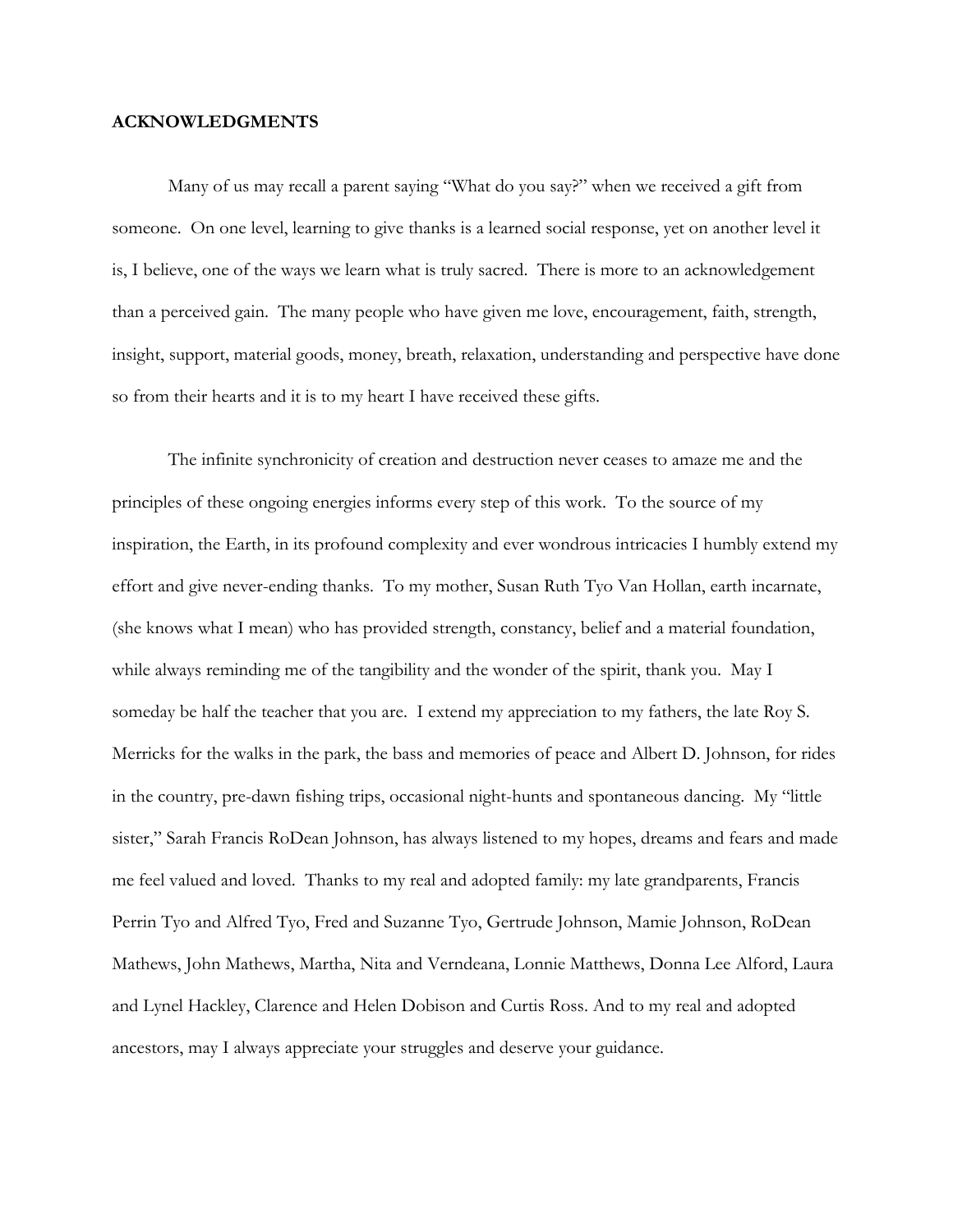I would like to extend a special thanks to a group of Saginaw teachers who took an interest in my constant questions; Naomi Meyers, Elizabeth R. Glass, Patsy Getting, Ron Greiner, Lera Aiken, Dr. Richard Jensen, Malleretha Johnson, Laureen Bishop and James Monroe. When the questions got more complicated, a group of Michigan State University faculty stepped in and pushed me to answer those questions and guided me to graduate school: Katherine Fishburn, Marilyn Frye, Vwadek, Harry Reed and most importantly, Linda Susan Beard who made me see what is possible.

Jim McIntosh presented me with the option of American Culture and has never ceased to believe in me or provide his patient diligent editing. I am grateful to Michael Awkward for his simultaneous doubt and support and especially his consistent concern with how I am doing. Rafia Zafar has contributed her encouragement, enthusiasm and gentle yet, close-grained suggestions. I thank Earl Lewis for raising the question "What *is* an African American environmental History?" Thanks to Ted Steinberg for his guidance through "new terrain" and his reminders to "keep it simple." Robin D.G. Kelley's passion and excitement for his own work has never been a deterrent to his willingness to transmit the same for mine. I especially thank him for the time he took out to write a note, sign a form, read a chapter and just say he was proud. I would also like to thank William Paul, Harold Cruse, Nesha Haniff, Steve Sumida, Elsa Barkly Brown and Carol Karlsen for their teaching examples and the jobs. June Howard also provided encouragement and allocated funding at critical times.

My peers kept me in Ann Arbor, provided emotional support and read the roughest drafts. Sharon P. Holland stopped me from backing out and took on my early process of "professionalization." Tracye A. Matthews has helped me with the hard questions of how to say complex things like "uhm" and "state sponsored terrorism." Angela Winand first put the AC "Buzz" in my ear and her smile, her perspective and her work have provided inspiration ever sense.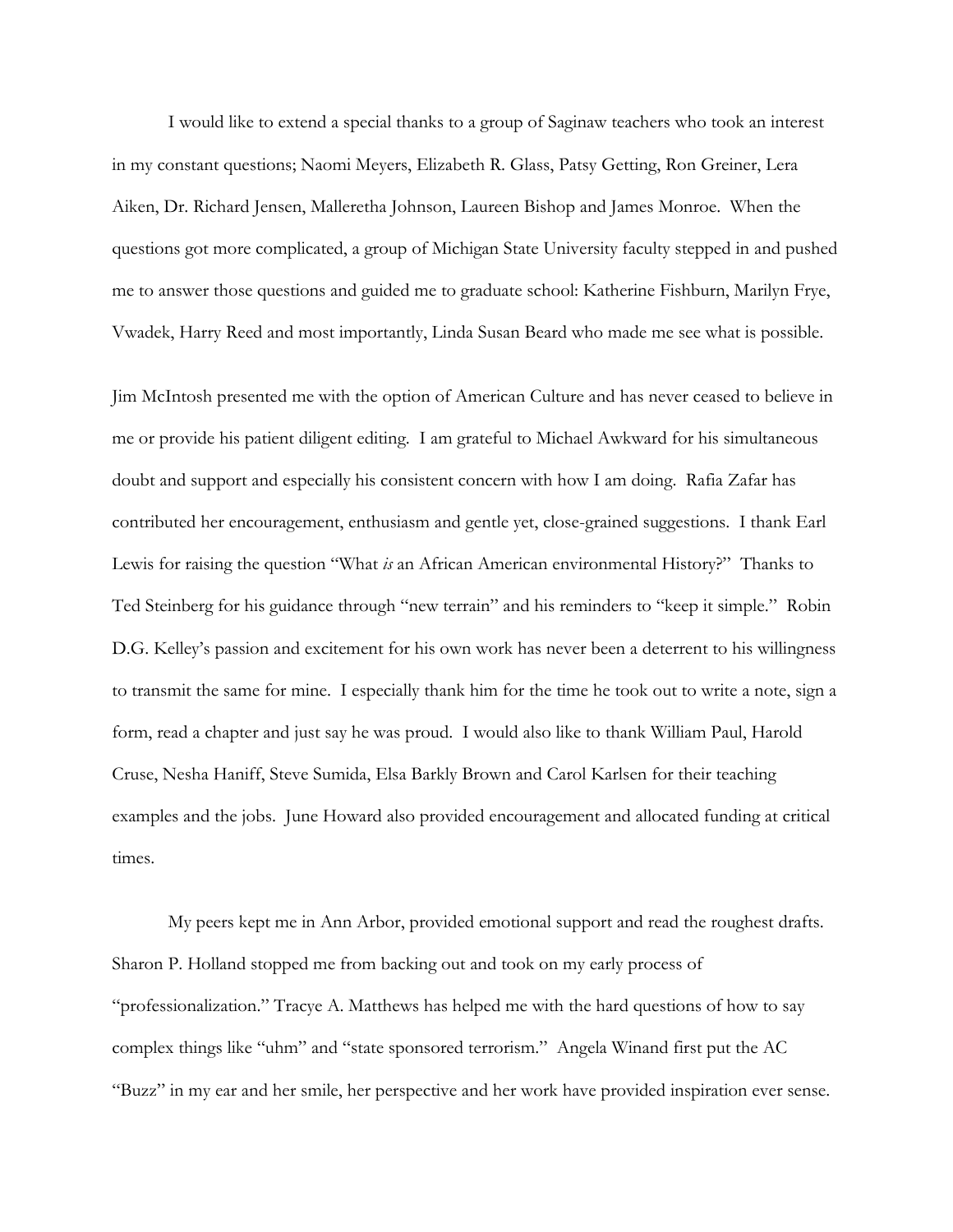Reshela DuPuis' vision and articulation have continuously expanded and deepened my work and my world. Graciela Hernandez consistently provided the resolve to keep going and helps me find "my words." Anthony Macias contributed his keen eye and red pen and a thank you goes out to Nancy Mirabal for her long distance help.

I am indebted to the folks who provided guidance, time, lodging, and wisdom during my research trips: Raygene Page of Mississippi State's Agricultural Extension Program, Dr. Daniel T. Williams of Hollis Burke Frisell Library at Tuskegee, Beverly S. Powers and Dr. Dwayne Cox, of Auburn University Archives, Carmen Huss curator of Rare Books and Manuscripts at University of Florida, Stanley J. Lamendola of Louisiana Cooperative Extension Service, Jessie Robingson, Lee A. Hampton, Cordelia LaStrapp, Dot LaStrapp, Susie Tillman, Jerry and Roy Winard, Colin Sheperd, Becky Hurts, Lee and Jospehine Ross and to John Valien for, among many other things, his reminder to "use the front part of my head."

I am forever grateful to The Committee for Institutional Cooperation (CIC) Fellowship for providing funding and moral support. The staff of the Rackham Graduate School, has been consistently supportive, especially Marilyn Gordon, Delores Mortimer, who is no longer there, ironed out funding glitches and fed me herbal tea when I thought my world was falling apart. Sandra Miller, Margie Cohen, James Jackson and Dale Jerome provided faith an encouragement.

I can never thank D. Monica Geldres enough for making me laugh, checking my complaints, encouraging me to "move on it" and coming under the wire with me over and over again. While no one will ever believe that I am thankful to her for inadvertently throwing out my research, there are a multitude of valuable experiences and insights that I would not have had if I hadn't returned to the South to recollect it.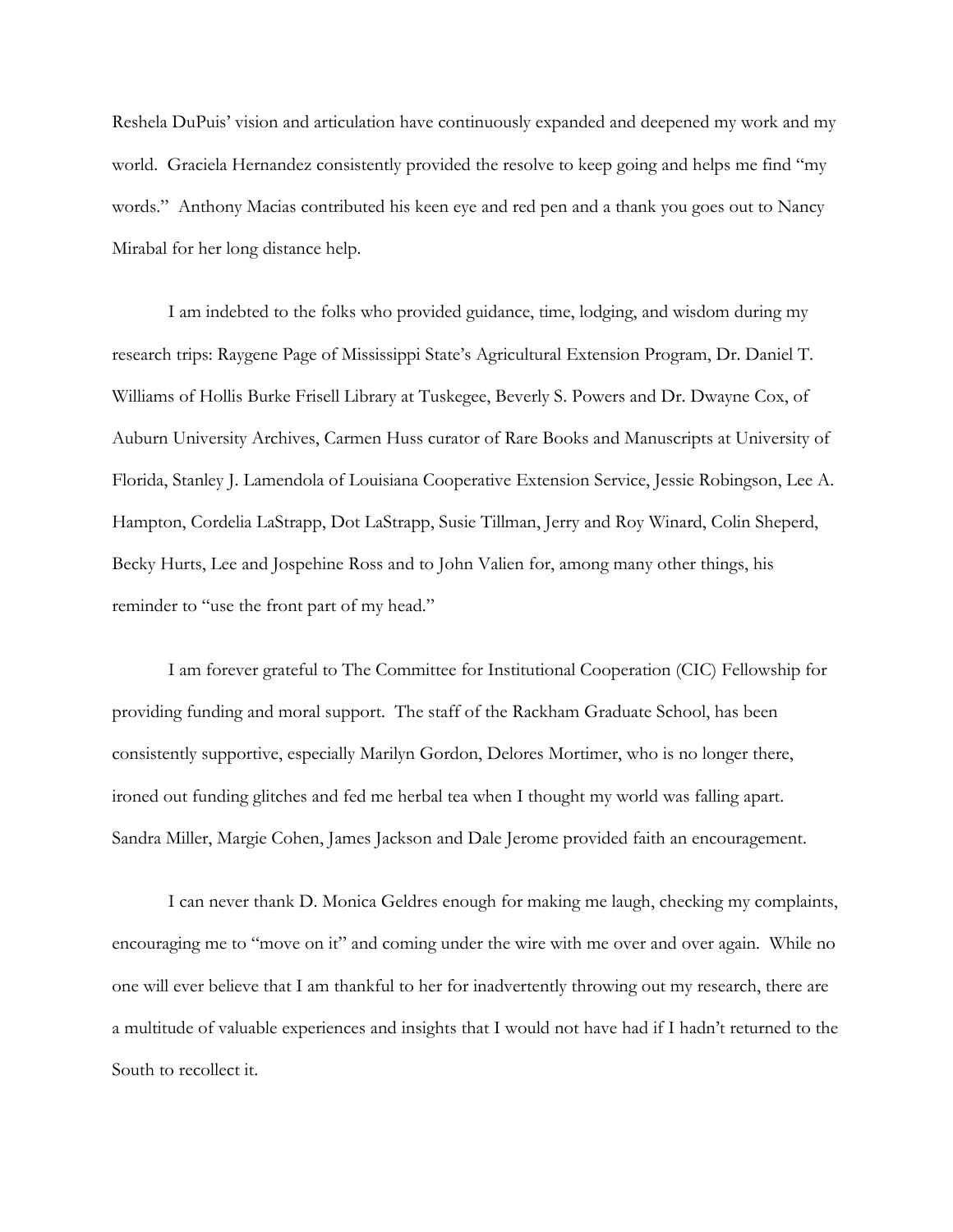Finally, to the two women who reminded me to stay in my body by breathing, relaxing, releasing, neutralizing, balancing, aligning and maintaining a connection to the Earth, Wasentha A. Young and Cheryl Stereff, my body, mind and spirit thank you.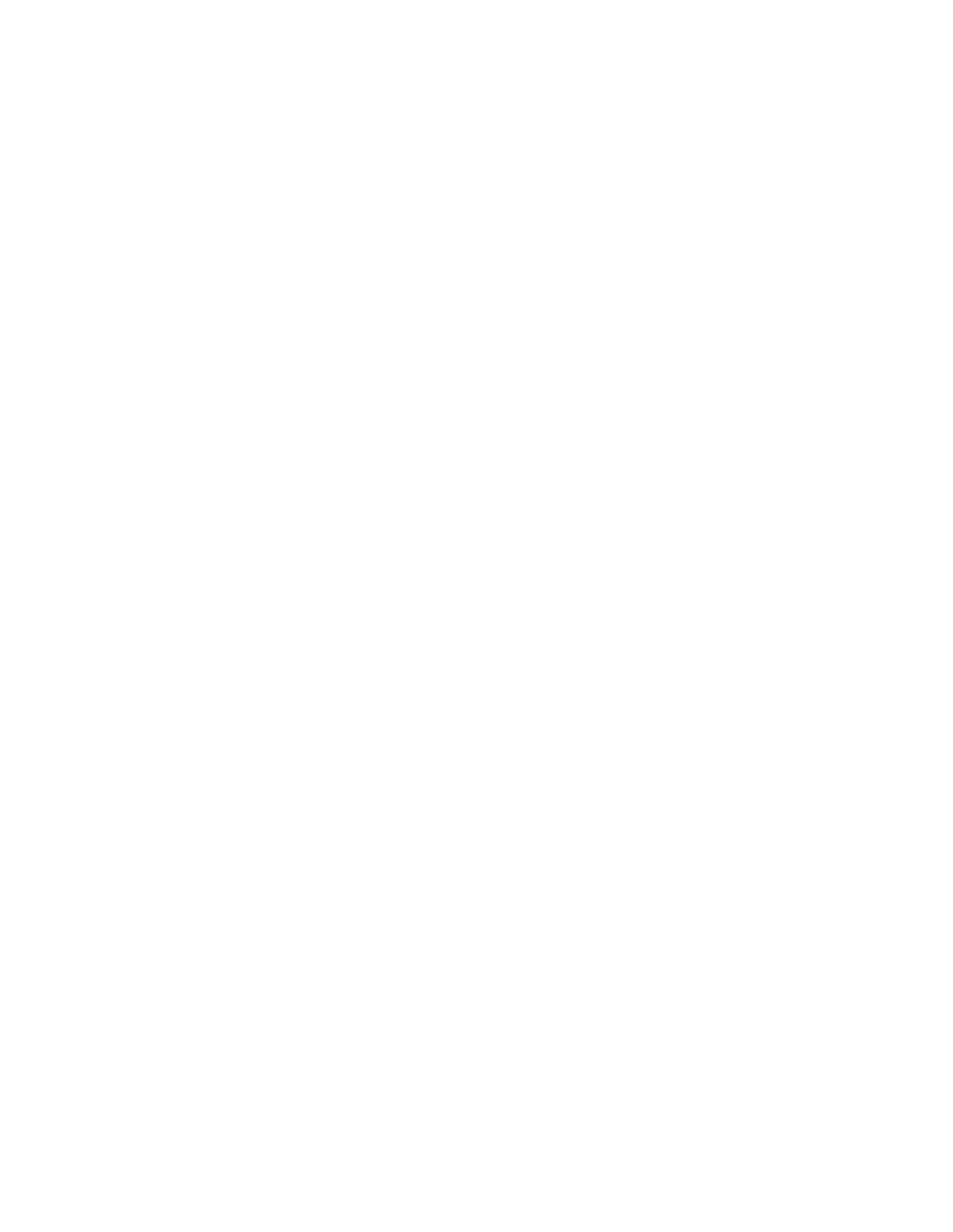| <b>DEDICATION</b>       |                                                        | 4   |
|-------------------------|--------------------------------------------------------|-----|
| <b>ACKNOWLEDGEMENTS</b> |                                                        | 5   |
| <b>CHAPTER</b>          |                                                        |     |
|                         | 1. TOPOGRAPHING THE TERRAIN: THE LAND,                 |     |
|                         | LITERATURE AND THE PEOPLE                              | 11  |
| 2.                      | JUJU LEAVES IN THE CENTER OF A WHIRLWIND: HEALING THE  |     |
|                         | <b>PAINS OF LABOR</b>                                  | 32  |
|                         | 3. FULFILLING THE (W)HOLE: NEGOTIAITNG                 |     |
|                         | <b>DIRECTIONS</b>                                      | 62  |
|                         | 4. "THE MOUNTAIN'S VOICE, THE PEOPLES' WILL:           |     |
|                         | HOODOO, CONJURE AND THE WORK OF ZORA                   |     |
|                         | <b>NEALE HURSTON"</b>                                  | 98  |
| 5.                      | "CULTIVATIONS; THE (AGRI)CULTURAL MISSION OF EXTENSION |     |
|                         | WORK"                                                  | 127 |
| <b>CONCLUSION</b>       |                                                        | 174 |
| <b>BIBLIOGRAPHY</b>     |                                                        | 185 |

# **TABLE OF CONTENTS**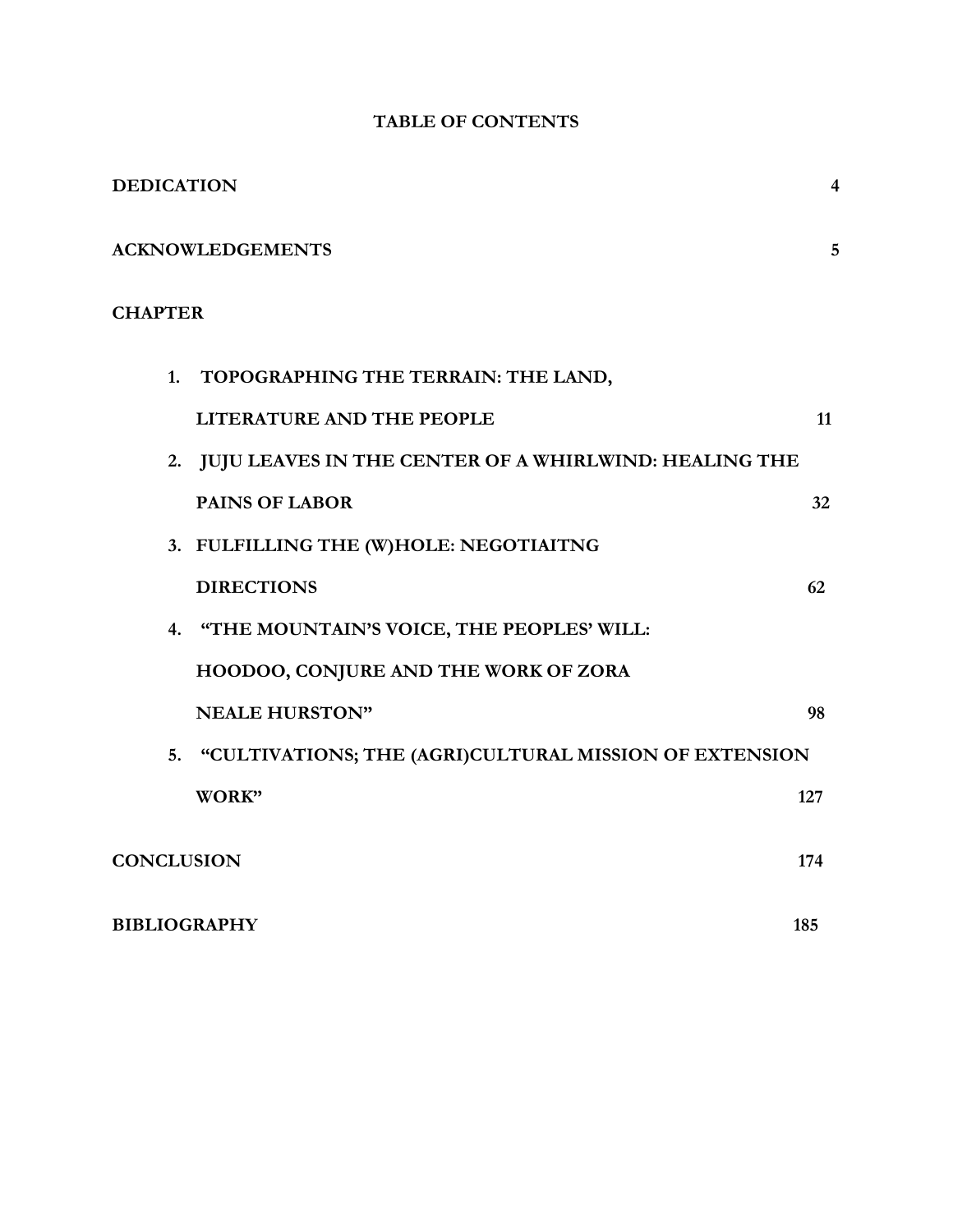#### Chapter 1

"Topographing the Terrain: The Land, Literature and the People"

"Yea, that's your ancestors—gardenin, farmin, huntin, fishin, pigs, chickens, cows, horses. Could grow your own food." Albert Johnson

In the fall of 1991, I conducted a phone interview with a veteran hunter in his mid 50's who began hunting at age 12. I asked him what he liked about hunting. He replied "I like hearing my dogs tree a coon or rabbit. It's relaxing to be out in the woods. Clears my mind. You can do what you want to do; cause you're always doing what you gotta do, or have to do. Being out in the woods or fishing is fun, relaxing." I explained that I was beginning a large project and planned to write about how we as black people had "a lot to do with Nature." He answered "Yea, that's your ancestors—gardenin, farmin, huntin, fishin, pigs, chickens, cows, horses. Could grow your own food."

My academic endeavor had attracted me to a unique "source", I was interviewing the father who helped raise me. Ancestors. He was not talking about my grandfather or grandmother though my grandmother picked cotton—he was speaking of a material and spiritual ancestry, an inheritance of environmental interaction, an inheritance that is multi-layered. The African American environmental world view he expressed entails a meditative practice, a world relatively free from human constraints and one which allowed communion with other animals—in this case, dogs. His grandfather was an Indian who healed colds and other sickness. The women of the family practiced and passed on "old home remedies" to heal sickness and restore health. My father and his rural ancestors related to the environment in the physical space of Louisiana's and Florida's woods, gardens and fields and they related to the land with an interactive, respectful recognition of its power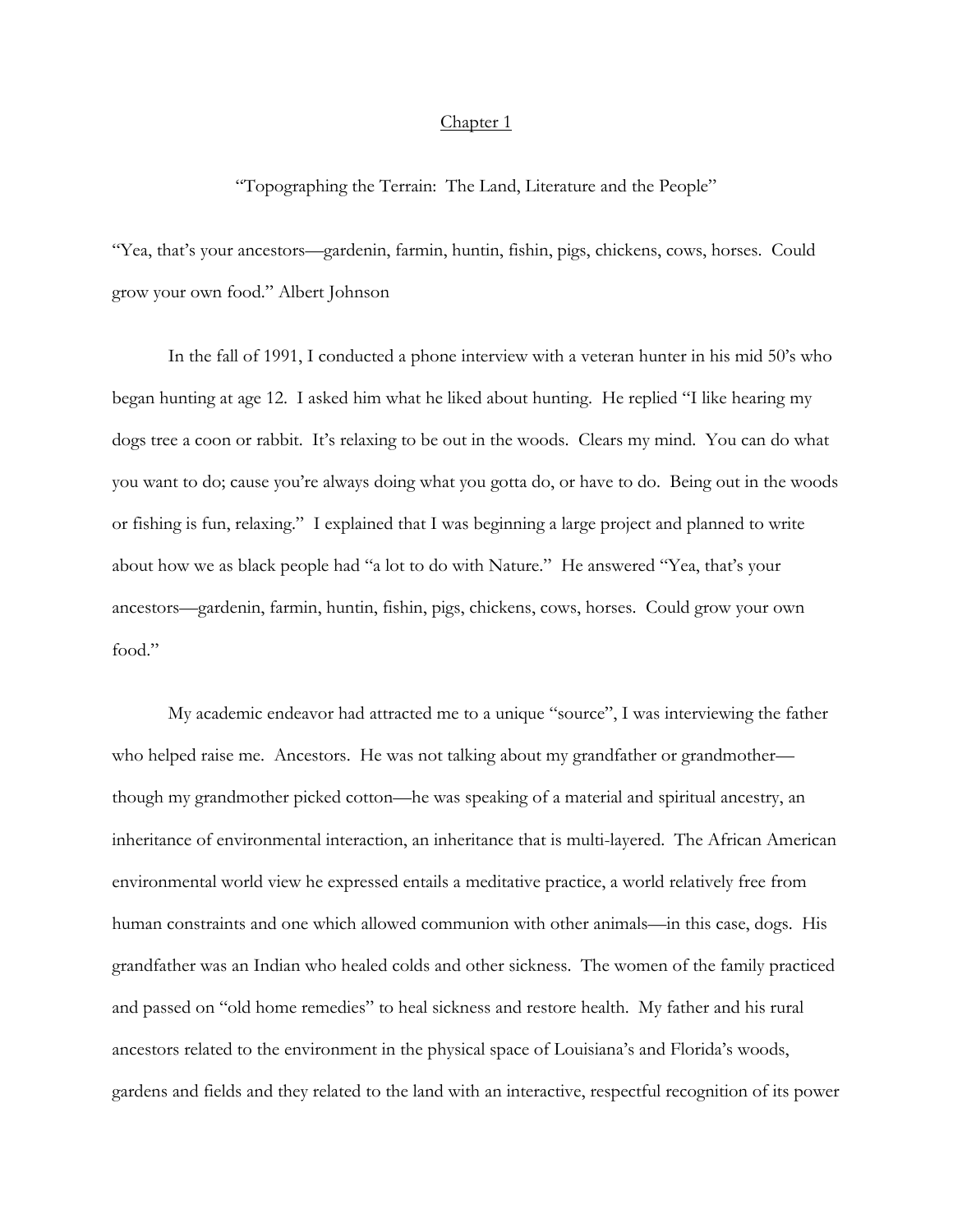and an appreciation of its gifts. Economic independence was integrally tied to skins, meat, gardens, farms and the ability to "grow your own food."

The relationship was not uncomplicated. My father, like many other black people, refused to pick cotton because of its association with the oppression of slavery and exploitative sharecropping. He and his ten sisters and brothers helped the family by picking peppers and other agricultural products. Yet, outside of spiritual mediators or diviners who advise on interpersonal relationships, his brothers and sisters intentionally distance themselves from this complex rural heritage.

I grew up with my own biases. The South was a place to fear, a racist hell from which most of my family members were able to escape. Rural carry overs in "urban" Saginaw, Michigan, were emotion-laden. I felt same when the neighbors called the animal control people because of my father's penned up dogs, horror at the skinned rabbits in the sink, sadness as raccoons lay dead on our back porch, pity for blue-gills and crappies struggling for their last breaths in a bucket and resentment at having to work in the garden. I felt childish impatience as my parents "forced" me to walk through the 4-H and produce exhibits at county fairs, or interrupted our country rides to stop and look at cat-tails or tadpoles.

It is impossible to claim that my early life with "country" parents alone brought me to this "place." The path from Saginaw to this project is a long and complicated one. It courses through college campuses, up trees, through woods, across deserts, up mountains, through bookstores, along garbage runs, through "womens" land," libraries, archives and movie theaters. Prior to beginning graduate school, I was influenced by Godfrey Reggio's vision of how destructive connections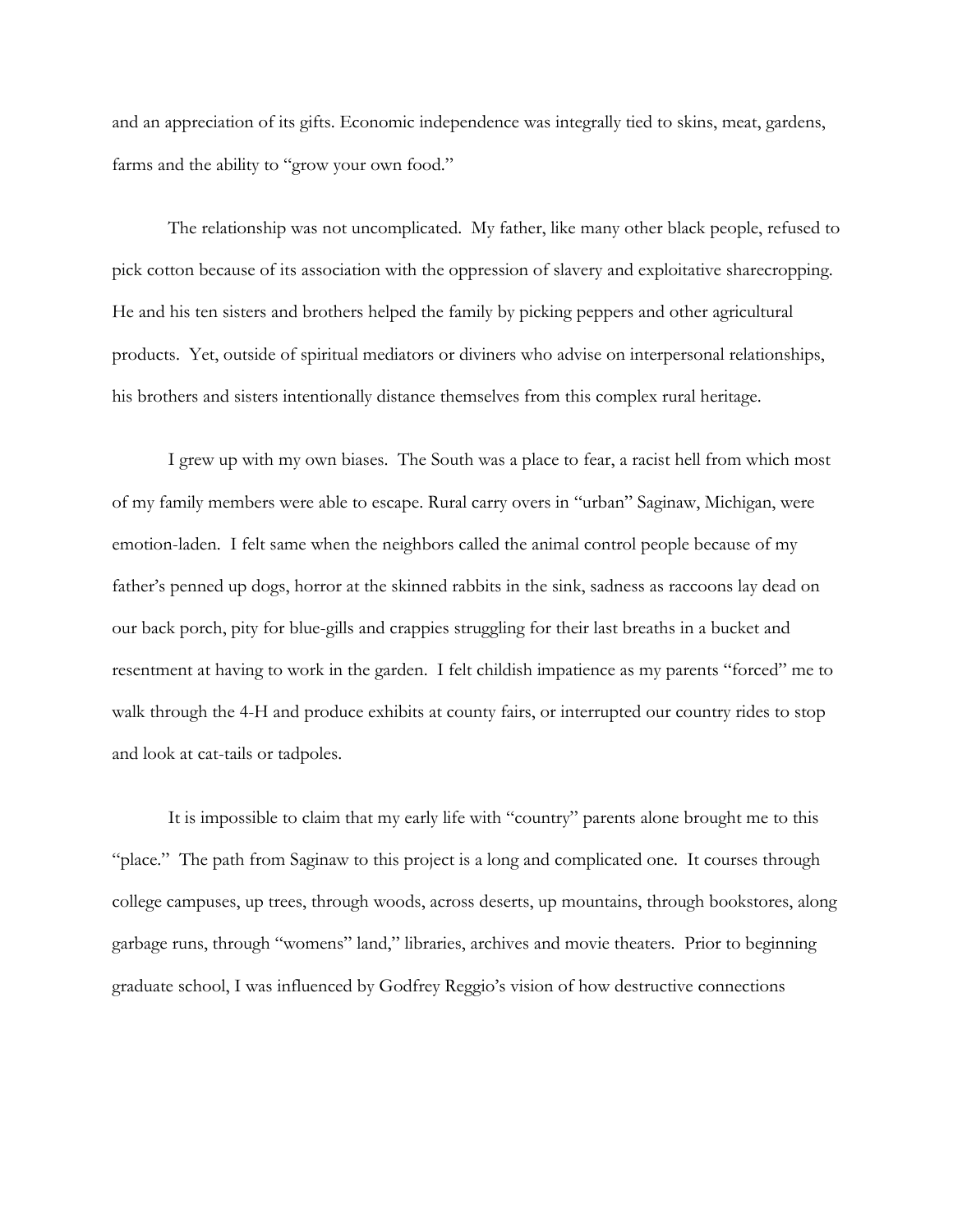between nature, culture and technology created "Life out of Balance" in the film "Koyaanisqatsi."<sup>1</sup> Spiritual and political activists who linked capitalism, long-standing state-sponsored terrorism and ecological devastation with the land struggles of the indigenous Hopi and Navajo/Dine tribes in Arizona informed me, as did the investigators and practitioners of Old and "New Age" spiritualities. Luisah Teish, in her work Jambalaya, and Carlos Digues, in his film Quilombo, raised important questions concerning the influence of African retained spirituality and resistance in Diasporic cultures. Each author/auter suggested that individuals' relationship with "Nature" comprised a significant component of their cultural repertoire in places as diverse as New Orleans, Louisiana and Palmaris, Brazil.

In the midst working with Native American adolescents in a dysfunctional group home in Santa Fe, New Mexico, and baling newspapers and crushing glass for a recycling and garbage company, read Zora Neale Hurston's ethnographies Mules and Men and Tell My Horse. In both texts Hurston provided much of the cultural and historical context for Teish's work in her discussion of the role of African retained cultures and nature-based religions. Her descriptions of obeah suggested to me correlations between maroon societies in Jamaica and Brazil and I began reconsidering graduate school. I was faced with the choice of managing a branch of the recycling company or returning to academia to examine African Diasporic resistance to slavery. While my decision appears fairly obvious, the polarities between my choices were not easily resolved.

Not until my second year in my second graduate program did I get a glimpse of the ways in which I could reconcile my seemingly divergent interests. Two authors were particularly influential

 $1$  The Dine translation for Koyaanisqatsi is "life out of balance."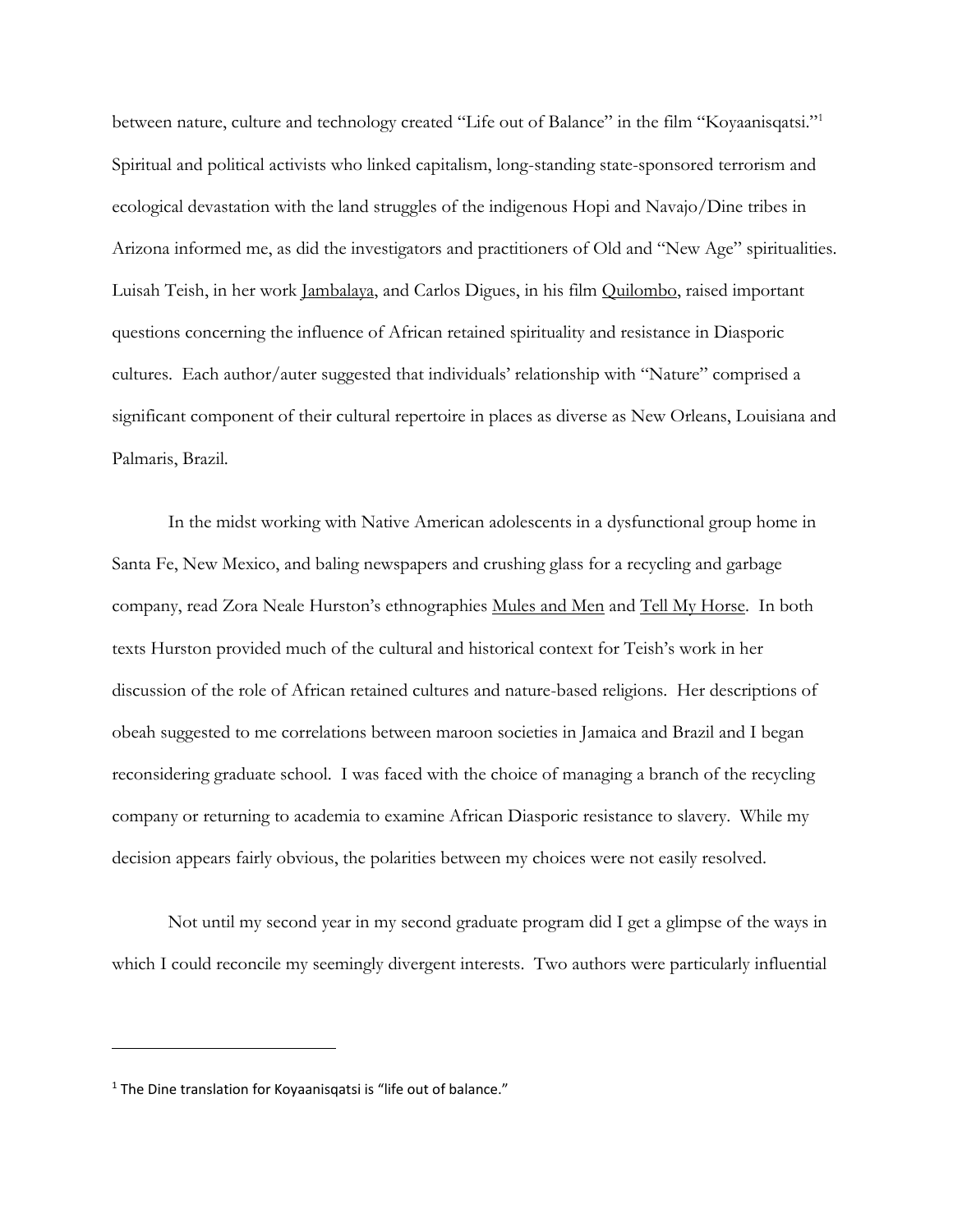in this process. Henry Nash Smith's Virgin Land explored ways in which myths and aspirations of the "wild west" and "the garden" helped shape Americans' ideology and practice of land settlement. William Cronon's Changes in the Land detailed the ways in which Indigenous and European cultural beliefs and practices influenced the New England environment. Both presented fascinating perspectives on the ways in which the environment should be figured into any comprehensive study of American culture. While Smith asserted the need to understand the intellectual constructs which informed the shaping of American Culture, Cronon examined the intersection of belief and practice, particularly among Indigenous hunters and capitalist colonists. I began to wonder how their theories applied to African Americans with distinctly different experiences. While Smith pointed to the tension between the yeomen farmer and plantation ideals, he did not even approach the question of how Africans and African Americans viewed their relationship with the southern environment.<sup>2</sup>

Environmental relationships were primary in African American's early experience in the United States, I am concerned with how capitalism and governmental policy affected African American's relationships to the land and how African retained spirituality and resistance emerged as themes in African American cultures. An investigation of these questions reveals how African American cultures in Mississippi, Louisiana and Alabama between 1830 and 1939 negotiated externally imposed restrictions and demands in relationship to the land. The shifting ideologies and practices of individuals and collectives simultaneously asserted multiple ways of maintain selfdefined and counter hegemonic cultural beliefs and practices. While exploitative environmental relationships were a site of injury in the forms of slavery and sharecropping, many African Americans maintained associations with the land as a way to maintain and achieve economic,

<sup>&</sup>lt;sup>2</sup> Henry Nash Smith, Virgin Land: The American West as Myth and Symbol (New York: Vintage 1957), and William Cronon, Changes in the Land: Indians, Colonists, and the Ecology of New England (New York: Hill and Wang, 1983).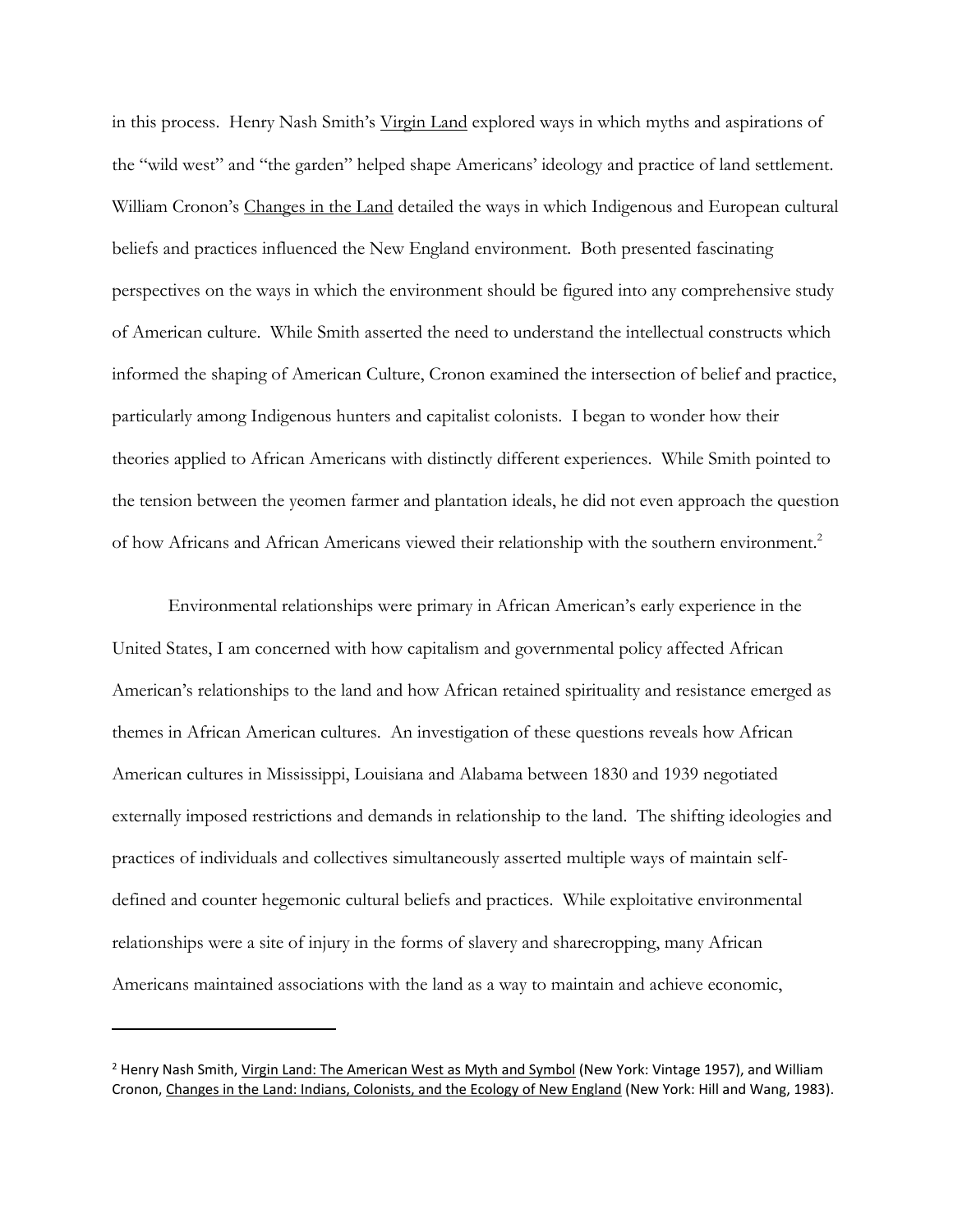physical and spiritual health. Through immaterial and material traditions, some retained from West African cultures, others adopted and transformed from European and European American cultures, many African Americans significantly influenced American cultural geography. The ways in which African Americans negotiated these multiple environmental experiences is the focus of this dissertation.

While critics such as Hazel Carby problematize an emphasis on rural culture and argue that an examination of the rural south constitutes and omission of the lives and cultures of black working class people in urban environments, it is imperative that, as scholars, we do not abandon analysis of rural African Americans simply because so many of their family members migrated to northern cities.<sup>3</sup> Discerning the complexity of African American southern cultures is critical because they so significantly informed Northern blacks. Additionally, the south functioned as a place from which many northern African Americans saw themselves escaping from racism, segregation, limited opportunity, labor exploitation and physical threat. Thus, "the South" figured as a referential point against which African Americans understood, among other things, race, class, gender, the natural world and spatial relations in American culture generally, and the North specifically.

Yet, the rural south is a critical site of inquiry, not only because of its role as cultural informant for northern blacks, but because it is a site of significant cultural contention in its own right. A focus on the 1930's reveals shifting terrains of cultural experience which were pivotal to African Americans physical, spiritual, economic and environmental cultures. During this period,

<sup>&</sup>lt;sup>3</sup> Carby writes that authors of the Harlem renaissance, namely Zora Neale Hurston, represented "the people...as a metaphorical "folk," which in its rural connotations avoided and ignored the implication of the black city workers." See Hazel V. Carby, "The Quicksands of Representation" Reconstructing Womanhood: The Emergence of the Afro-American Woman Novelist (New York: Oxford University Press, 1987).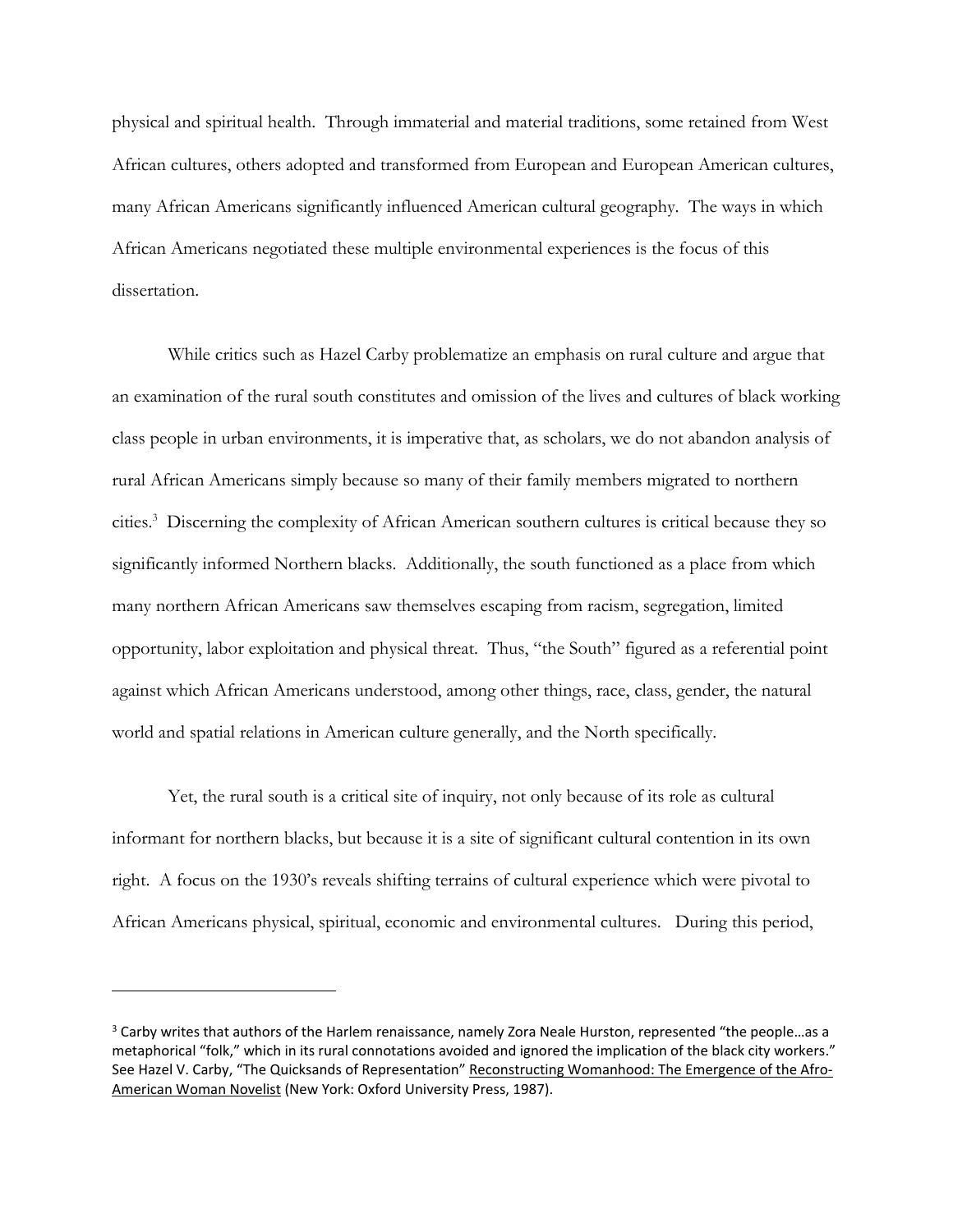geographic locations, systems of labor, education and medical approaches, all transformed in subtle and dramatic ways as economic, political and environmental relationships shifted. In particular, I argue that an analysis of Louisiana, Mississippi and Alabama during this time, illuminates how critical environmental issues converged regarding entitlement to and maintenance of land, the possibilities of self-sufficiency, questions of health care, diet and spiritual beliefs, participation in the agricultural economy, and women's' relation to production and space.<sup>4</sup> Many rural African Americans in Alabama, for example, faced exploitative sharecropping arrangements which the depression exacerbated. At the same time that land tenants were, quite literally, losing ground and rapidly losing long-standing hopes of acquiring land, African Americans challenged the sharecropping and land tenancy systems. They proposed means as diverse as advocating capitalist land ownership and market participation and challenging the capitalist structure through communist measures of economic and political resistance.<sup>5</sup>

Many African Americans continued a long struggle for self-definition in relation to the land which began during slavery. Yet on the most basic level, African American cultures during the 30's reflect a tension between association with and disassociation from the environment. In her 1934 novel, Jonah's Gourd Vine, Zora Neale Hurston vividly portrays a segment of the black community who advocates a stringent resistance to farm labor. Hurston details the magnified northern migration during the First World War, and chronicles the promises of northern factory labor which provided serious competition to the exploitative conditions associated with agricultural work.

<sup>4</sup> As well, African Americans' relationship with the environment in 1939 is situated at a mid-point in the history of American agricultural mechanization prior to extensive technological practices.

<sup>&</sup>lt;sup>5</sup> See Robin D.G. Kelley, Hammer and Hoe: Alabama Communists During the Great Depression (Chapel Hill: University of North Carolina Press, 1990), and Jack Temple Kirby, Rural Worlds Lost: The American South 1920- 1960 (Baton Rouge: Louisiana State University Press, 1987).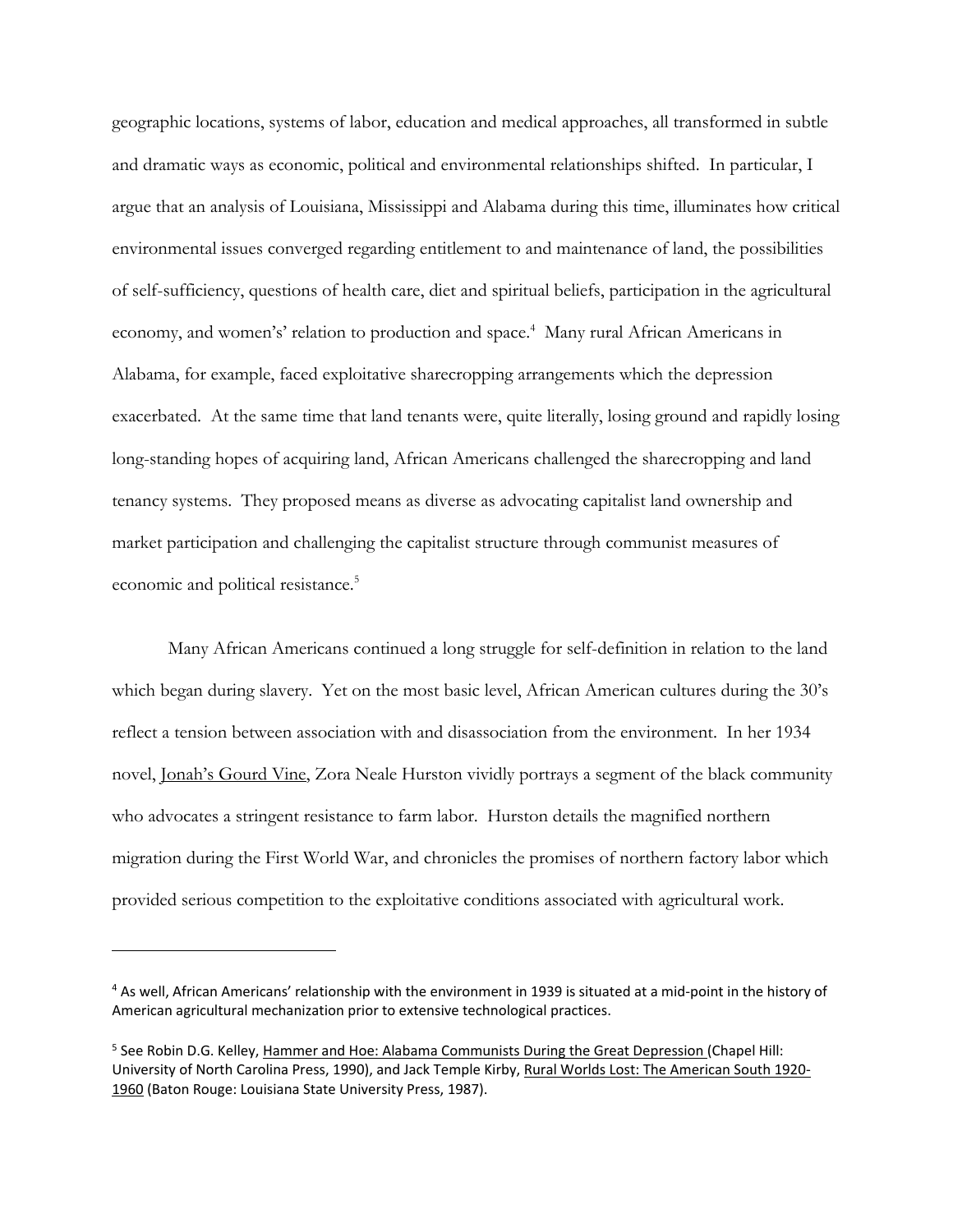Undifferentiated voices praise urban factory jogs and "brick houses" which outshine the prospect of tilling and cultivating land. Hurston represents newly returned World War I veterans from France who will no longer serve as land cultivators.

"Nar, Ah ain't goin' back tuh no farm no mo'. Ah don't mean tuh say Git up to nary 'nother mule lessen he's setting down in my lap. God made de world but he never made no hog outa me tuh go rootin' it up. Done too much bookoo plowing already."<sup>6</sup>

In the novel, distance from mules, plowing and pigs stands as a measurement of social progress. To continue to partake in farm labor is to actively participate in a historic arena of degradation. These men, in resisting agricultural interaction with the environment, figure as members of a black community who are unable to negotiate the environment apart from the cultural constructs of exploitation. Thus, in portraying their resistance to farm labor, Hurston illuminates at least two significant components of African Americans' relationship with "Nature": a historic dynamic of oppression and a resulting disassociation from cultivation.

The clear rejection of agricultural labor that Hurston's narrators' voice reveals how African Americans mediated and negotiated their relationship with the environment and the cultural constructs which define these interactions.<sup>7</sup> While her fictitious narrators express their dissatisfaction after World War I, this dialogue continued during the 30's as each real person decided, on some level, how they would interact with the land. Some chose to disassociate or remove themselves from agricultural interaction, while others related to the land through farming,

<sup>&</sup>lt;sup>6</sup> Zora Neale Hurston, Jonah's Gourd Vine (1934, New York: Perennial, 1990), p. 149.

 $<sup>7</sup>$  I suggest that the human is situated between a centralized environment and the various cultural constructs which</sup> code and order both the human and the environment. By mediating, I mean that each individual sees, feels, touches, hears, tastes, hears—in short, takes an—information from two or more reals and forms her or his own perceptions and actions as a result of negotiating these multiple and simultaneous experiences. This is more fully discussed later in this prospectus.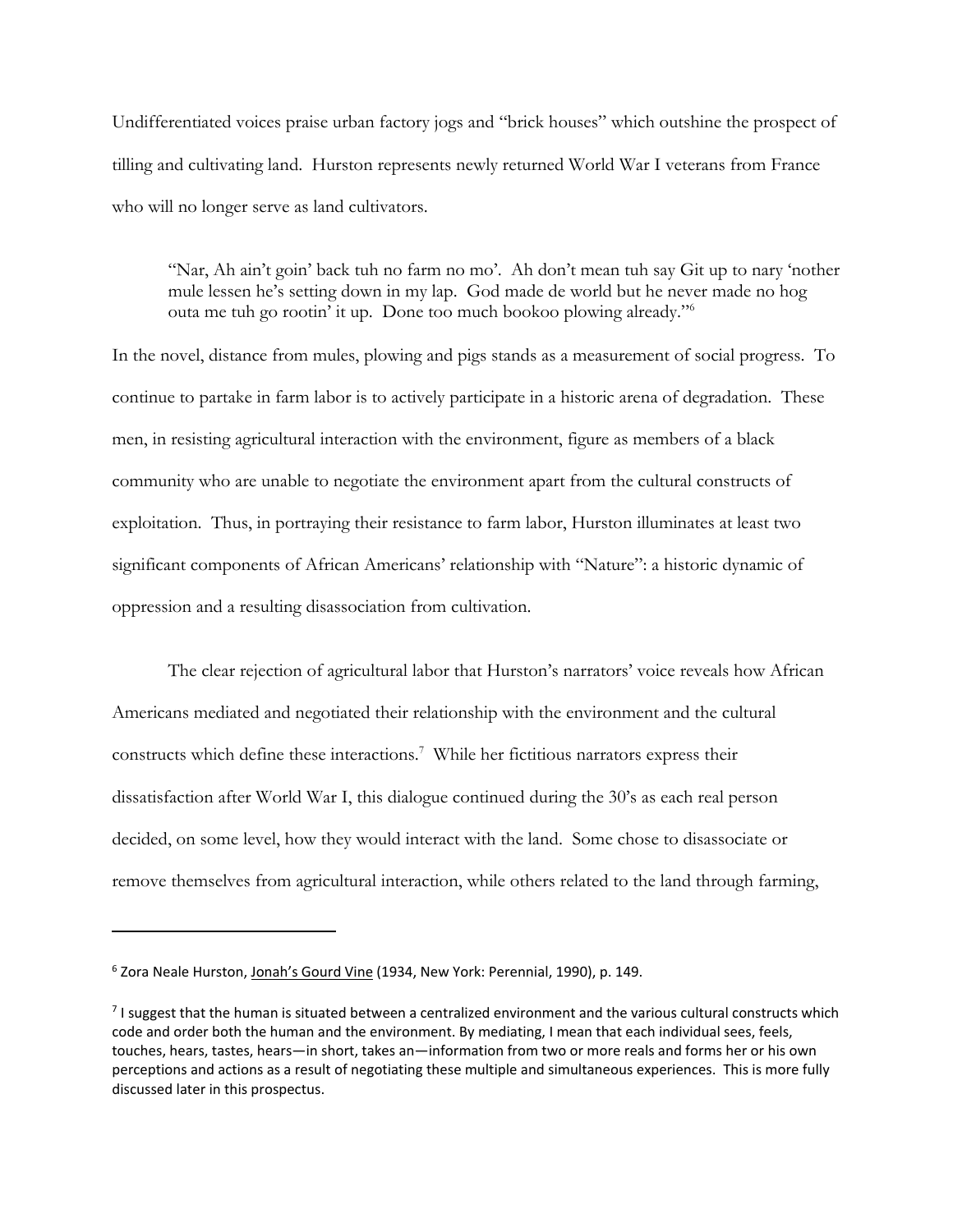education, healing and gardening. Association and disassociation were not polar opposites or discrete choices, but rather, points along a spectrum which African Americans negotiated. A black farmer in the 1930's interacted directly with the environment at the same time he or she mediated socio-historical experiences of black exploitation in the agricultural labor system. Farmers related to the environment with full recognition of the past and present context of labor exploitation and oppression and the stigmas attached to agricultural labor. If, for example, an individual chose to farm during this time, she or he may have been derided as "country" or "backward," or labeled as a pawn in a larger system which was meant to keep black people in a powerless place. At the same time, the farmer may have experienced some degree of economic independence, while retaining and/or formulating a spiritual/healing philosophy regarding his or her relationship with the land through the use of roots and herbs.

While these complex and multifaceted reasons for association with and disassociation from the land resonate throughout the south, I am centrally concerned with African Americans' experiences in Mississippi, Louisiana and Alabama, known variously as the "Deep South" or the "Black Belt." These regions are particularly important because they are in many ways the "west" that Henry Nash Smith discussed in Virgin Land. Thus, if we are to understand more about the cultural influences that Nash Smith omits, it is imperative to pause in Mississippi to fill out his story. Alabama is significant for similar reasons, but to these is added the presence of an institution that had at its core, a concern with African Americans' relationship with the land: Tuskegee Institute. Finally, I include Louisiana because of the prominent Hoodoo circles in the New Orleans area. By crossing disciplines and drawing from traditional historic record, literature, interviews and secondary sources, I attempt to present an integrated whole which reveals the depth and breadth of an African American environmental culture. I offer an analysis of slavery and reconstruction in Mississippi in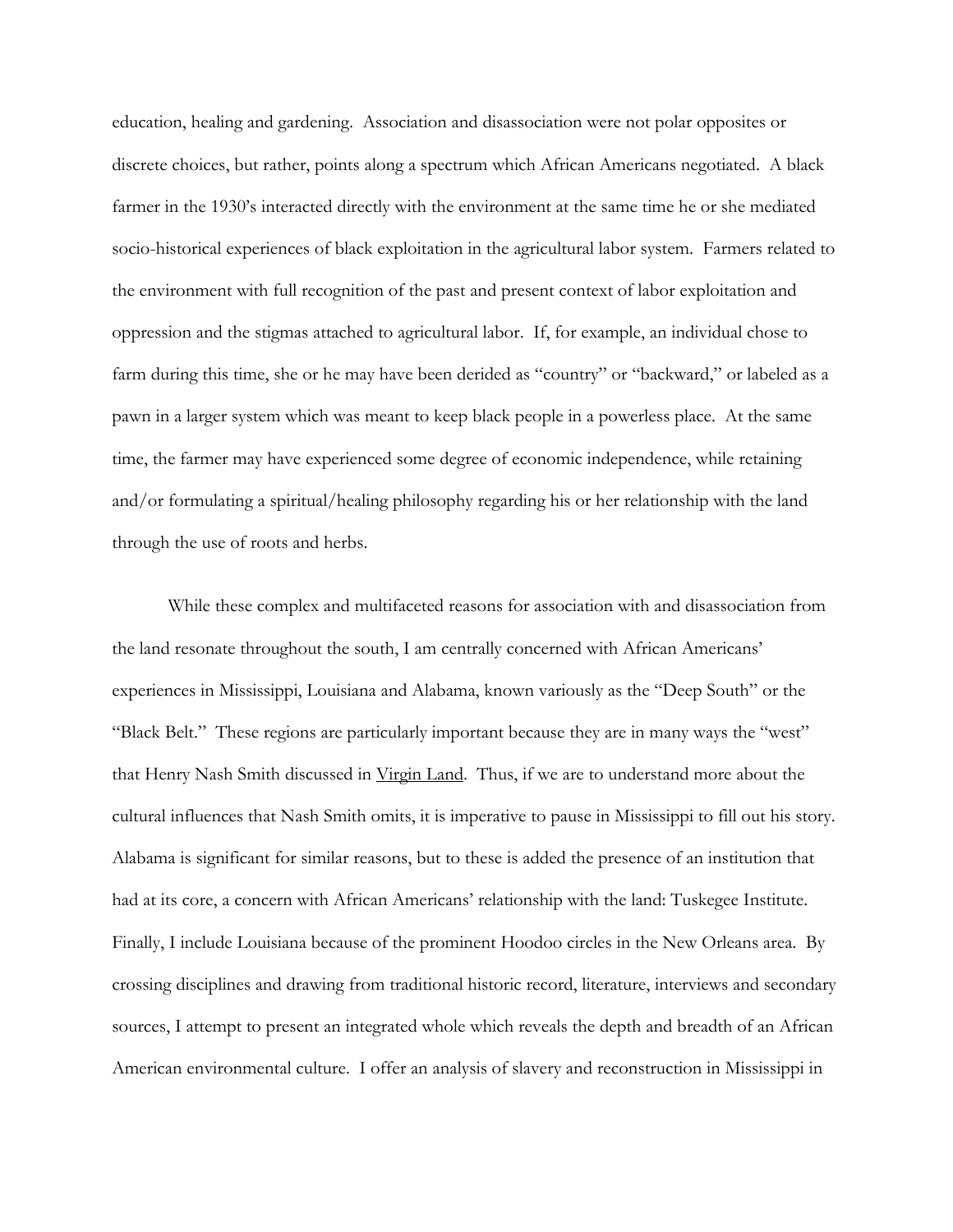Chapter 2 and argue that these "processes" formed a critical foundation for African Americans as they negotiated between externally imposed boundaries and their struggles for establishing selfdetermined, though contested, spaces. In Chapter 3, I extend the discussion of the ways in which African American root medicine practitioners and clients in Mississippi attributed the space of the woods with healing properties and asserted distinctions between various physical and metaphysical approaches to healing. "Wild," "uncultivated" environments, I argue figure centrally in traditional healing between 1865 and 1938. In Chapter 4, I assume a literary perspective by examining the work of Zora Neale Hurston to discuss themes of Hoodoo, social healing and nature in New Orleans. As well, I investigate how Hurston represents Moses in the imagined terrain of Egypt. I examine the employment records and annual narrative reports of agricultural and home demonstration extension agents in Alabama in Chapter 5 as a way of discerning how individuals and institutions transmit ideas about association with the land through education, science, agriculture, land ownership and capitalist participation.

#### \*\*\*\*\*\*\*\*\*\*\*\*\*\*\*\*\*\*

Environment. Nature. Land. My inclination is to use these terms interchangeably; yet each term is laden with cultural codes and definitions with their own popular and intellectual history. While this is not the place to engage this lengthy discourse, the question of terminology is particularly critical when discussing African American cultures because I am concerned with how we as African Americans view our relationship with "the environment" and what we call "it." Though I received helpful and inspirational information from my first interview when using the term "Nature," I soon realized the limitations of this terminology. I conducted my second interview with an 85-year-old hunter and his son. Thomas Glen, or Mr. Tommy, as we always called him, and his son Joe, discussed the rudiments of hunting in the north and the south.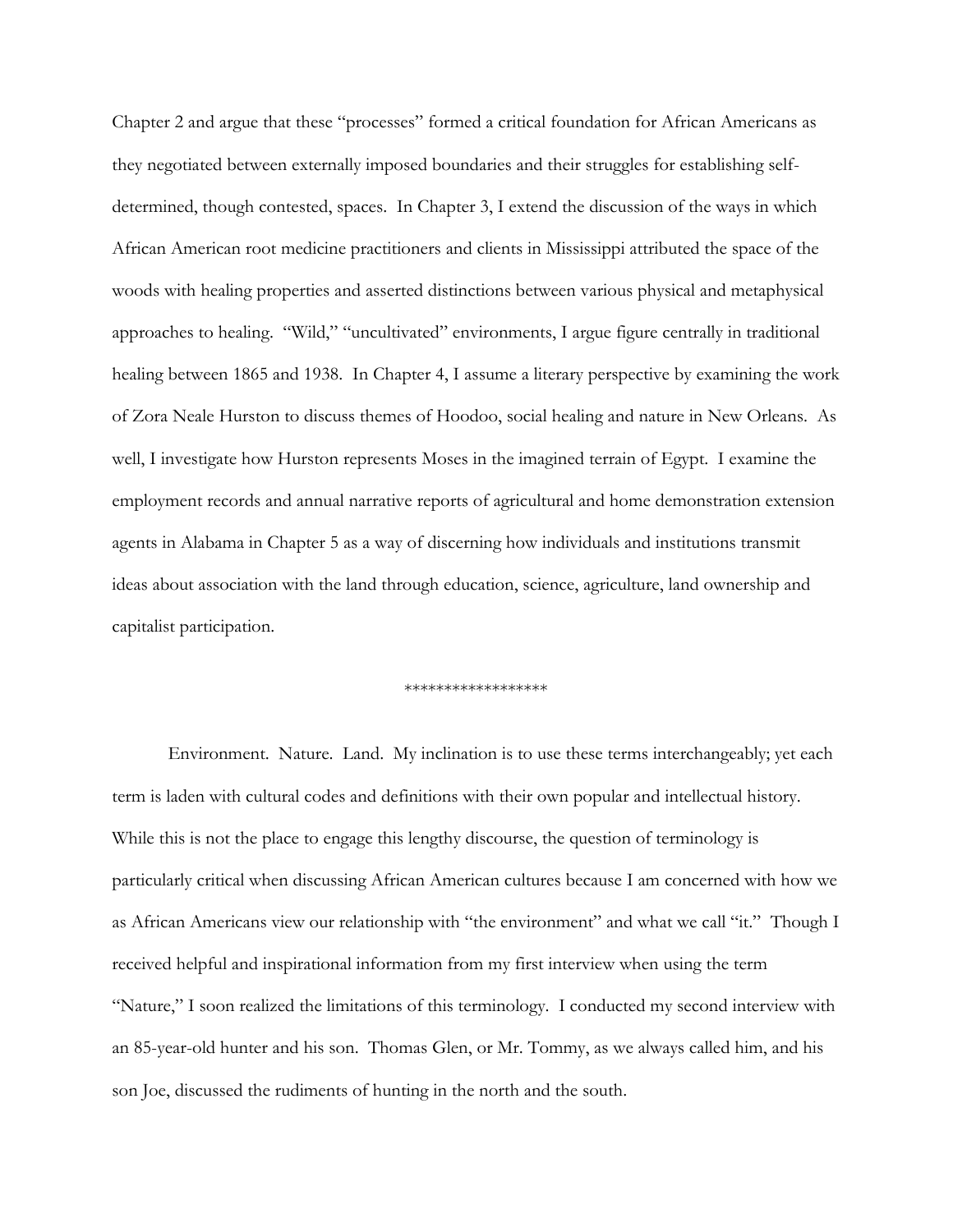The issue which informed my discourse of language happened when I posited the query: "So, Mr. Tommy, tell me about Nature." My question/statement was met with an uncomfortable chuckle. I tried to rephrase it. "What do you think about…people use that word Nature. What do you think about nature? Like, is it something…just…is Nature something spiritual, is it something that just is, is it something that gives you what you need?" Again there was a discomfort in the room until Joe articulated a long answer based on the Bible and the original sin of Eve. It seemed nature for him was attached to issues of God's creation of man and woman. God's relationship with Nature was not even "his" creations during the standard six days before human creation, but rather the gender dynamic between men, women and God. Nature was not Eden, but the essential nature of women and men. I gave this a great deal of thought for a while and, admittedly, I still am not clear on Joe's exact meaning.

I returned to the question of what African Americans called the "environment" in two instances; first, the question arose when I began to define an African American environmental culture and second when I began to pan a research strategy. I saw specific African American cultural practices that could be viewed as constituting an environmental culture from an academic perspective. Hunting, gardening and root medicine were just a few of the practices which came to mind. Yet the question remained, how did we as African Americans view our relationship with "the environment?" What was the place of "Nature" if that term did not even strike particular chords for Mr. Tommy and Joe? What was I going to call this mass of chemicals when I interviewed people throughout the south? Nature sounded hokey and environment too "proper." I realized that when I discussed my dissertation on African American Environmental Culture, most people looked at me funny or asked "What exactly is that?" People understood most easily when I explained that I was interested in African Americans' relationship with the land. This statement was usually met with an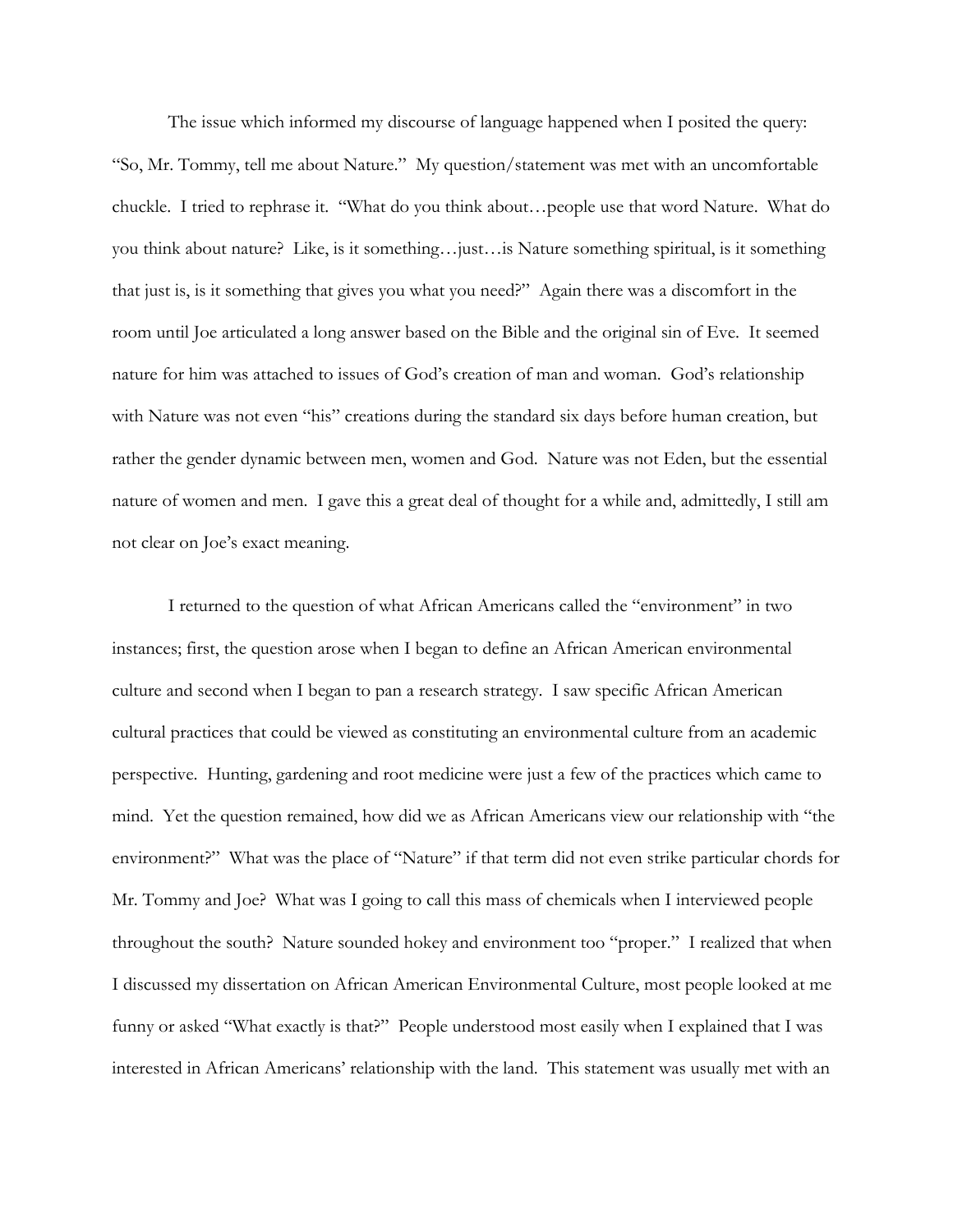understanding interest. "The Land." Where "Nature" was nebulous, "the land" was concrete. The term had its romantic connotations for some, but for others it simply meant the earth and the things that come from it. Agricultural fields, woods, gardens, are all "the land" for many African Americans. I never had to rephrase my question when I asked people "What is important about the land?" Specific cultural practices such as root medicine, gardening and agricultural work can be viewed from an academic perspective, as constituting an environmental culture. Yet, while the term "Nature" does not always strike particular chords among us and "the environment" is often times a distant concept, "the Land", most simply, means the earth and the things that come from it.<sup>8</sup>

While the definitions of "space" are as equally expansive as discussions of nature, the term appears throughout this dissertation as an arena or, as Doreen Massey explains in space, place and gender, a "dimension" which informs and is defined by social relations and yet often times contains self-possessed and autonomous elements of the environment.<sup>9</sup> From their earliest experiences of the "New World," Africans acutely encountered the spatial configurations of culture. During the Middle passage, for instance, Africans were cramped in ships that were characterized as "tight

<sup>&</sup>lt;sup>8</sup> "Environment," "nature," and "the land" will appear in this dissertation as descriptors of the planet and its components. I use them all because each holds a piece in my intellectual discourse and because they move toward identifying the complexity of an African American environmental culture. Environment refers to that which exists independently of humans. The concept denotes the chemical/elemental or material worlds of forests, rivers, lakes, oceans, air etc. that have their own cycle of life and death and exist within a larger ecosystem. Though we as humans can pollute water, for instance, we cannot effect its fluid, erosive and abysmal qualities. We cannot alter waters essence. I use "nature" when individuals specifically use this term to express their perception of "the environment" or when their relationship is one that explicitly or implicitly draws on or represents a spiritual or intangible environmental perspective. This dissertation identifies "the land" as the environmental arena in which African Americans saw themselves acting in the late 19<sup>th</sup> and early twentieth centuries. Because "the land" is used within African American cultures as an operative descriptor, I use it to describe African American's physical, nonhuman environment in this time period.

<sup>9</sup> Doreen Massey, space, place and gender (Oxford, UK: Polity Press, 1994), p. 251.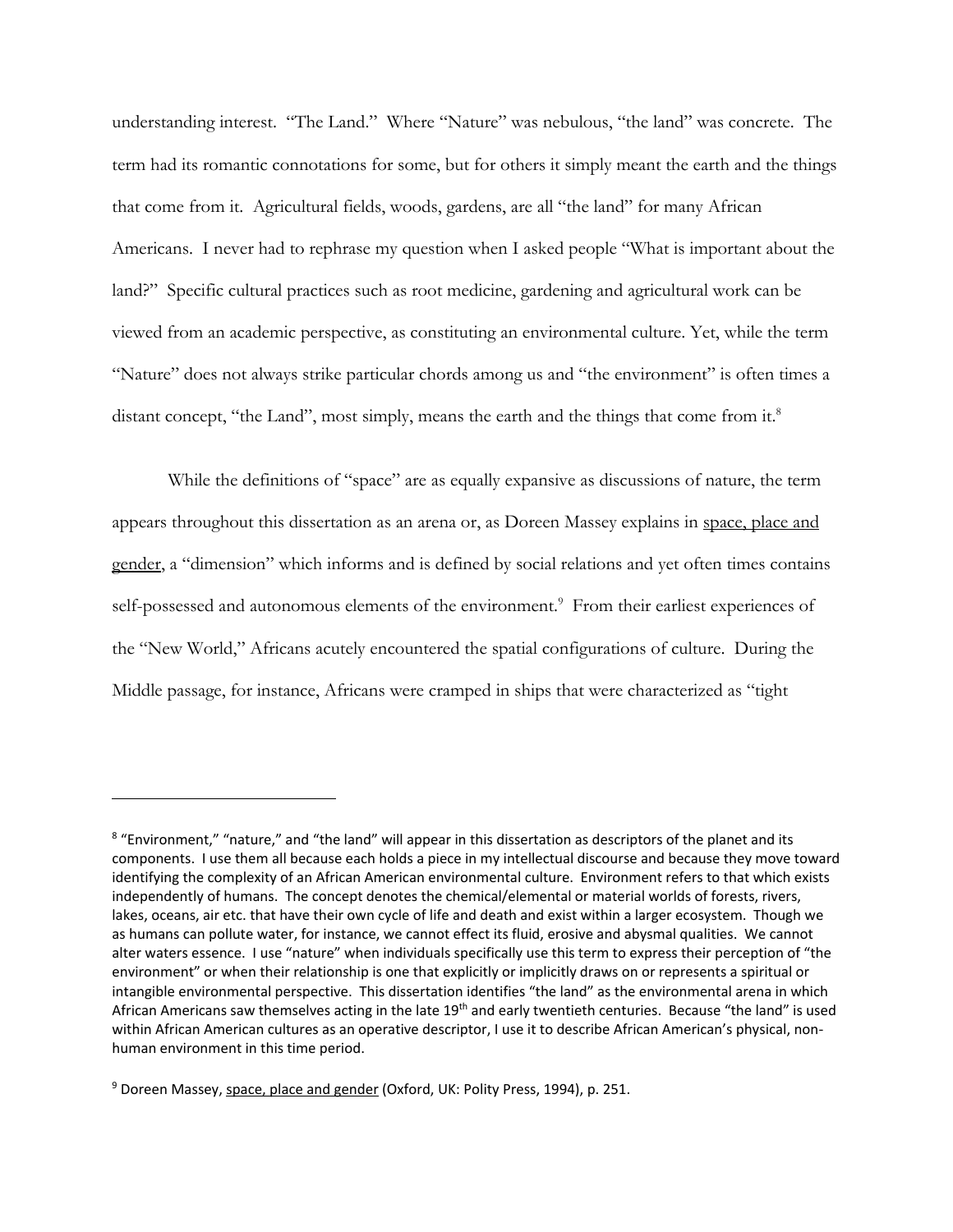Packers" or "loose packers." Thus, the forced migration from the African continent functioned as a foreshadowing of African Americans' spatial relations in the United States.

As African American history unfolds, black women and men have continually been denied space on the basis of race, class and gender. Spatial theory provides an intriguing and compelling lens by which to understand African Americans; relationship with the environment. In Places on the Margin: Alternative Geographies of Modernity, Rob Shields writes that "problematics such as race, class, or gender are uninteresting and contribute little when isolated form the complex web of structures and arrangements in which people cope, cooperate, and compete in everyday life."<sup>10</sup> What is most suggestive in Shields' claim is the notion that the dynamics of constructs of race, class and gender function within tangible "structures and arrangements." For Shields, the configurations in which these popular arenas of inquiry are "spatialized" are really the most engaging lines of critical thought.

Shields states the importance of considering the ways in which "places" are infused with a range of emotions and ideologies. Cultural and political world-views influence how people organize themselves in spatial relation to one another. Shields argues that simply recognizing the symbolic value that individuals attach to an environment is not sufficient for theorizing about the origins and perpetuations of those values. Thus Shields points to the difficulty in writing about space absent a complicated analysis of how that space is constructed. In order to understand images of particular

<sup>&</sup>lt;sup>10</sup> Rob Shields, Places on the margin" Alternative Geographies of Modernity (New York, London: Routledge, 1991), p. 10. This quote consistently gets a rise from students as they respond to the brief utterance that race, class and gender are "uninteresting." These are the very foundations on which they have come to understand themselves and the world around them and any intimation, however cursory, that they are insignificant strikes at their academic fiber.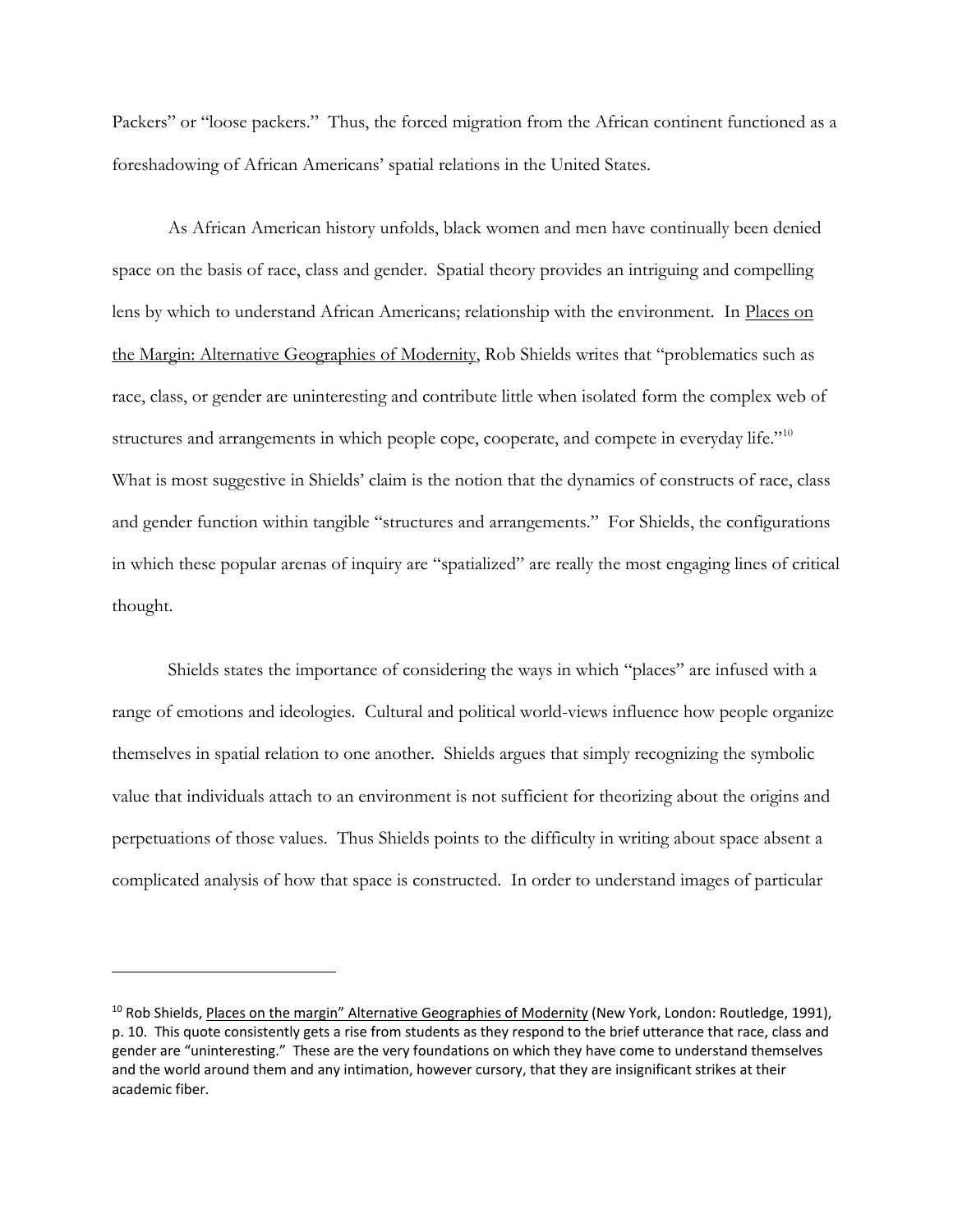places and their meaning, he argues, scholars must engage the multiple factors that make up human experience such as feelings, ideas and ideologies.

Shields insistence on figuring in the ways in which individuals and collective members of cultures attach emotive and intellectual understandings to images of places and spaces is a salient factor when considering African Americans' relationship to the land. As I noted in my discussion of Hurston's Jonah's Gourd Vine, black women and men presented an image of oppression related to agricultural labor and mules. Accordingly, cogent images emerge. Still, I extend an analysis of African American environmental culture that reveals the ways in which these are not simply images but memories of lived experience.

Recognizing the depth of spatial theory, Houston Baker draws from geographical or architectural scholars, in his Working the Spirit and asserts the importance of what he calls an imagistic field in the works of Zora Neale Hurston. Baker argues that the conjure woman, as represented by Hurston, resides in a space that affords the possibility of movement. Arguing that a "relationship of identity exists between the successful architectural project and a classic work of verbal expressiveness because both are spatially constituted," he writes,

Their material inscriptions are less important than the cultural dynamics they encompass and facilitate. Rather than simple reifications of ideas of their individualistic creators, they are transmitters of cultural dynamics….A classic in any culture, one might say, is a space in which the spirit works. The very sign "classic" denotes an absence of temporal and material boundaries and suggest the accomplishment of effects through means outstripping the tangible and immediate. $11$ 

<sup>&</sup>lt;sup>11</sup> Houston Baker, Workings of the Spirit: The poetics of African American Women's Writing (Chicago: University of Chicago, 1991).